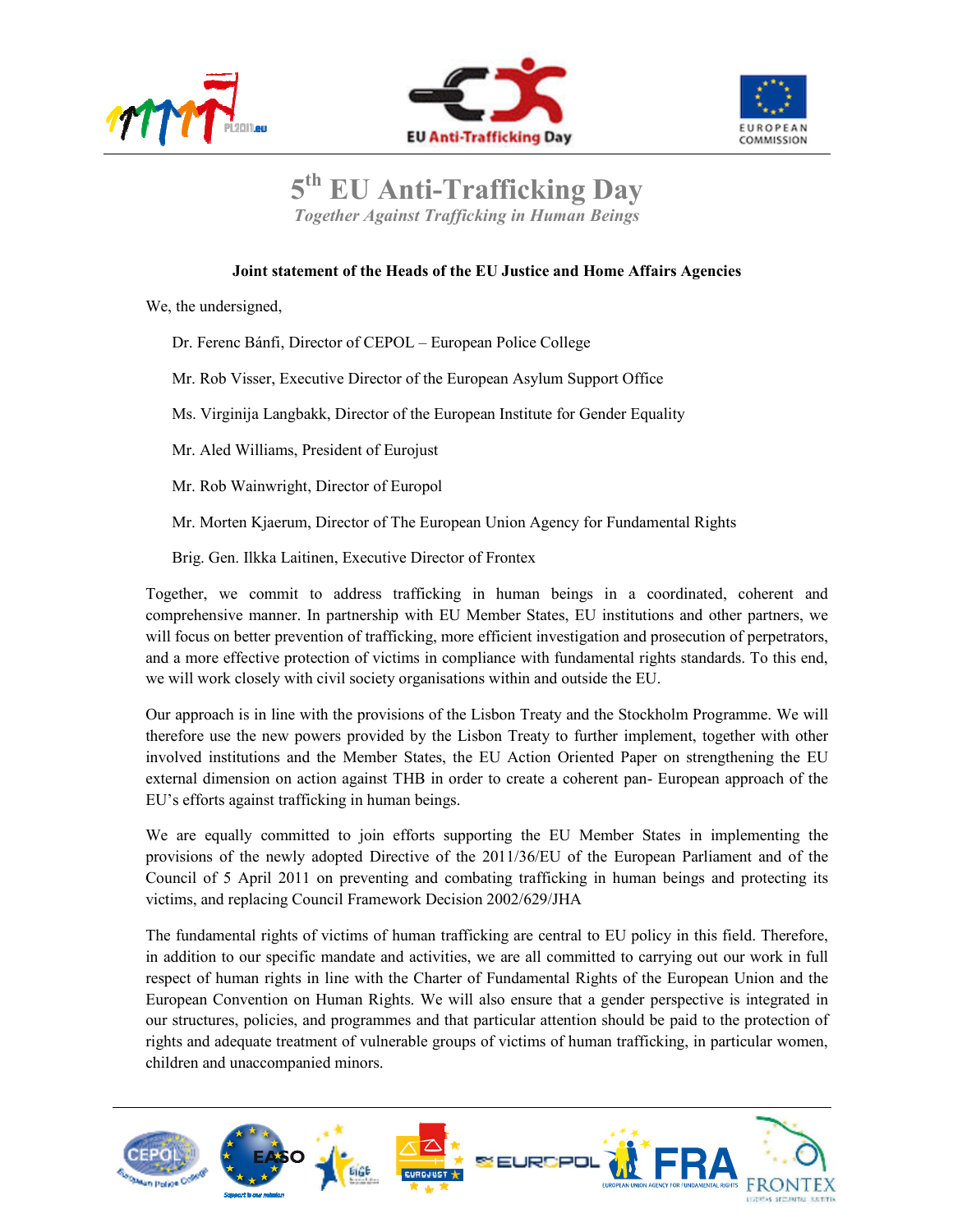





Using our unique strategic position, knowledge and expertise we commit to working closely with the European Commission and the Member States to ensure that differences in practices and tradition will not jeopardise or prejudice the rights of victims of trafficking.

In our action we will respect the principles of subsidiarity and proportionality, keeping in mind that the agencies should be the operational tools for the Member States and for the EU institutions when protecting the freedom of citizens and ensuring the security of the EU.

A focus shall lie on prevention. In this context, it is important to work towards a high level of awareness in the population in order to combat trafficking. The evolving framework of the EU internal security requires the joint effort of the EU Agencies. This includes improving border security by identifying both traffickers and potential victims of human trafficking. At the same time we are conscious that many victims are trafficked and exploited within the EU borders. Acknowledging the many manifestations of trafficking, Agencies will work to ensure that the rights of victims are respected in practice, which includes due consideration of gender perspective and related factors that, in combination, can increase vulnerability. Towards this aim we will design complementary training programmes targeting senior and front line officials to ensure that the needs and rights of victims are addressed. In doing so, we are committed to enhancing synergies across EU agencies active in the preparation of training for law enforcement and judicial officials.

From the perspective of law enforcement and judicial cooperation, we are committed to assisting Member States to increase the number of human trafficking investigations and prosecutions as well as to coordinate cross-border action, so that human traffickers are brought to justice fairly and efficiently. Judicial cooperation in the fight against trafficking in human beings should be global in outlook and include cooperation with non-EU countries and the facilitation of investigations outside EU borders where appropriate.

From the same perspective, seizure of criminal assets in trafficking cases requires proper judicial followup to ensure that crime does not pay. Our agencies will help coordinate investigations and prosecutions conducted by Member States' authorities which address the financial aspects of organised crime. This means taking concrete steps to improve the tracing, confiscation and recovery of proceeds from human trafficking, while maintaining full regard for fundamental rights. We will promote the social re-use of assets seized, to facilitate the rehabilitation of victims of crime and to help prevent future exploitation. We will also seek to increase the number of Joint Investigation Teams, as well as parallel and mirror investigations, whenever possible and necessary for cross-border anti-trafficking operations.

Developing new threat assessment methodologies at the EU level as part of the new EU policy cycle for serious and organised international crime, refining analytical capabilities, defining intervention priorities and establishing links with national security strategies as well as the EU external security strategy are key elements that will help us developing necessary coordinated planning but also flexibility to respond to emerging threats and react more quickly to the new forms of human trafficking.

We will enhance our present efforts in order to ensure better collection, access and sharing of information related to trafficking victims and organised crime groups. In this process we will take the necessary steps to observe EU data protection rules.